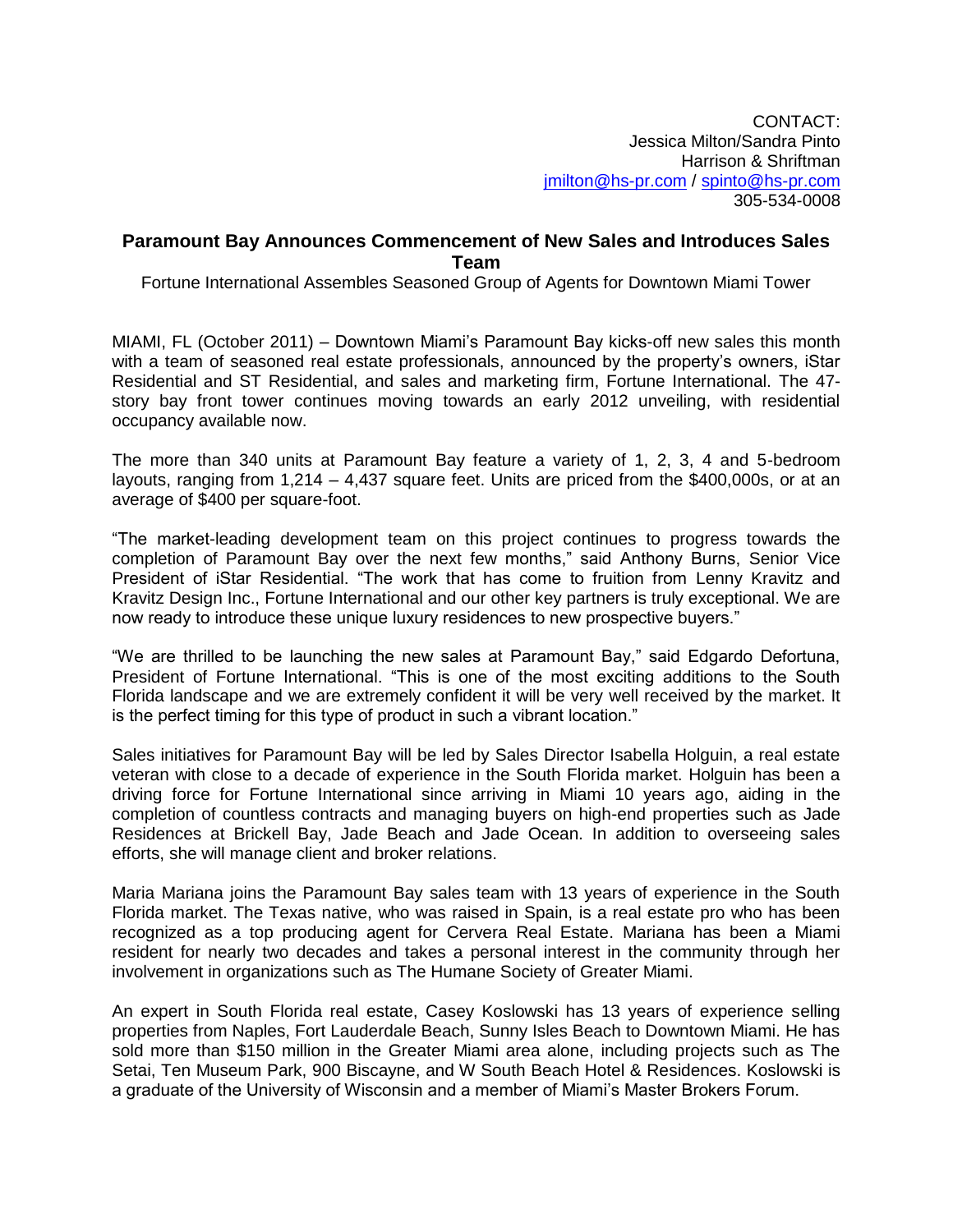Working in tandem with Koslowski, Annie de la Rosa joins the Paramount Bay sales team with eight years of experience in the luxury real estate market. Her extensive knowledge of top-tier properties in the South Florida area, including W South Beach Hotel & Residences, Epic, The Setai, Icon Brickell and Icon South Beach, Continuum North/South, as well as single family homes on the Venetian Islands, has helped catapult her career and win her top sales executive positions at prime development projects. De la Rosa holds a business degree from the University of Nevada.

Catalina Martucci brings 10 years of experience and an extensive track record of real estate success in South Florida to Paramount Bay. Martucci has worked on a collection of luxury projects such as the Bellini-Bal Harbour, Skyline on Brickell, Cipriani Ocean Resort and Club Residences in Miami Beach, as well as The Meridian South Beach where she was responsible for selling more than half the building. Additionally, she was recognized as a top sales producer for Grovenor House in Coconut Grove.

Yanet De Castro is a luxury real estate specialist who has recorded over \$70 million in sales. The University of Miami graduate jump started her career working on One Miami in the downtown area. She was recognized as Rookie of the Year in 2002 before moving to projects like Grovenor House. De Castro was also a top producer for 50 Biscayne where she functioned as Resales Manager. She is an active member of the community through organizations such as Amigos for Kids, Children International and Big Brothers and Sisters.

Elizabeth Garcia brings nine years of experience to the Paramount Bay sales team. A Columbian-native and long time resident of Miami, Garcia has worked on high-profile projects including Jade Residences at Brickell Bay, Jade Beach, Jade Ocean and Icon Brickell. She is a graduate of Florida International University and is fluent in both Spanish and English.

For more information regarding sales at Paramount Bay, please call (866) 979-4220.

## **About iStar Residential**

iStar Residential is one of the largest investors in luxury condominium, multifamily and master-planned residential developments throughout the United States, having financed and invested in \$10 billion of residential projects since 1993. iStar Residential's portfolio has included interests in over 18,000 condominium units in the nation's top markets and 65,000 acres in master planned communities having the potential for an estimated 50,000 single family and multifamily units. The Company's unique, fullyintegrated platform extends from property entitlement and development to construction, bridge and longterm financing through asset servicing, property and portfolio management. iStar Residential is a division of iStar Financial, a \$9 billion finance and investment company focused on the real estate industry and traded on the New York Stock Exchange under the symbol "SFI". For more information, visit [www.istarresidential.com](http://www.istarresidential.com/)

## **About ST Residential**

ST Residential leads a public-private partnership between the FDIC and a consortium of esteemed private-equity investors that manages Corus Bank N.A.'s nationwide condominium-construction project portfolio. Other members of the consortium include Starwood Capital, TPG, Perry Capital and WLR LeFrak. By managing its portfolio with an unmatched level of detail and tailoring projects to the communities they serve, the company strives to be the standard bearer for luxury condominium projects. For more information, visit [www.stresidential.com.](http://www.stresidential.com/)

## **About Fortune International**

Founded by Edgardo Defortuna, Fortune International has raised the bar in high-end real estate throughout South Florida since 1983. In its brokerage division, Fortune boasts more than 1000 realtors and 11 offices from Key Biscayne to Weston, and numerous international affiliates. In addition, Fortune